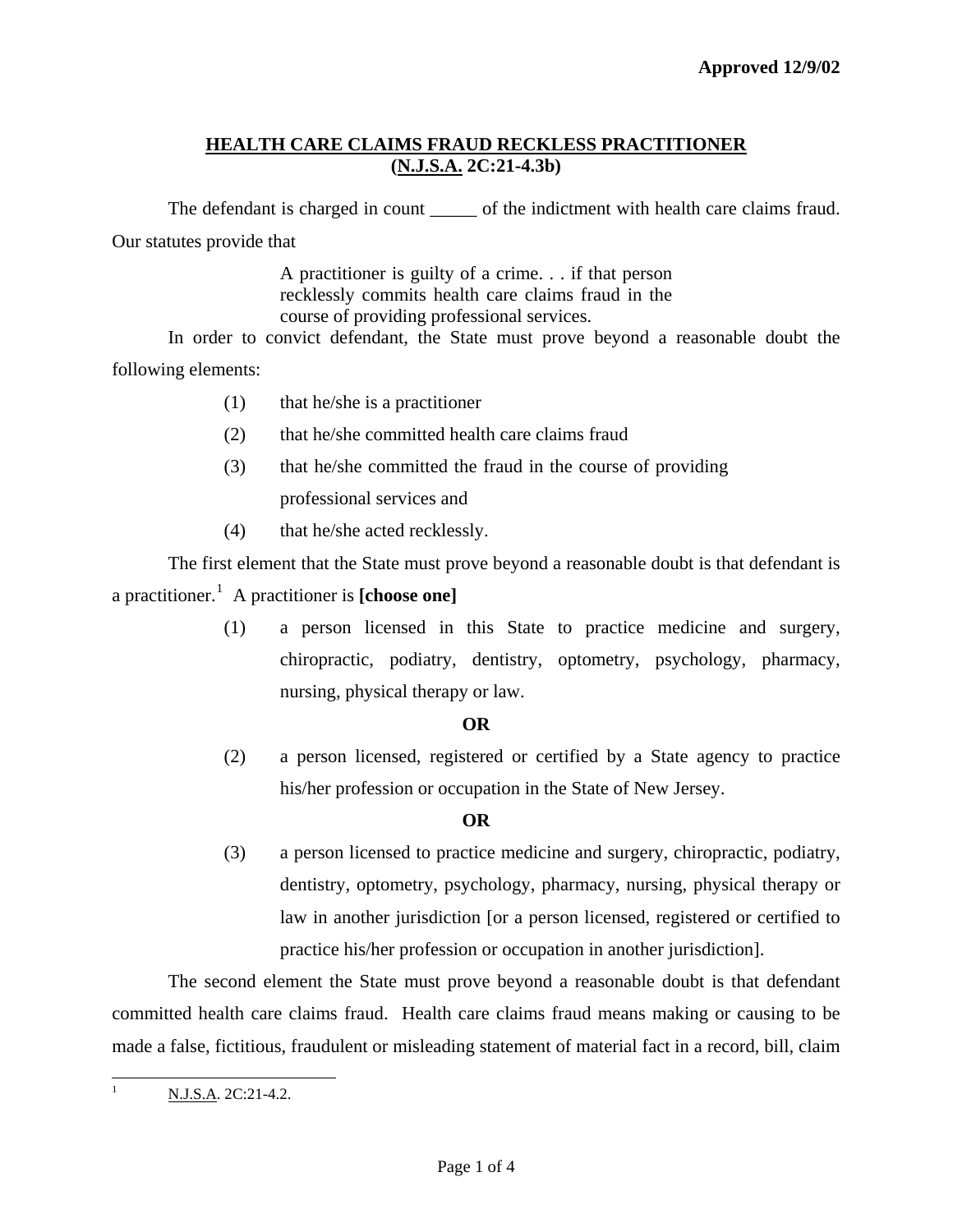or other document. It also includes omitting a material fact or causing a material fact to be omitted from a record, bill, claim or other document. The statement or omission may be made in writing, electronically or in any other form. The defendant must have submitted or attempted<sup>[2](#page-0-1)</sup> to submit or caused to be submitted or attempted to cause to be submitted the statement or omission of material fact for payment or reimbursement for health care services.

 The statement of fact or omitted fact is material if it could have affected the decision to pay or reimburse for the health care services.<sup>[3](#page-1-0)</sup>

The third element that the State must prove beyond a reasonable doubt is that \_\_\_\_\_\_ committed the fraud in the course of providing professional services. That is, the State must prove beyond a reasonable doubt that he/she committed the health care fraud in connection with the performance of his/her occupation or profession as \_\_\_\_\_\_\_\_\_\_\_\_ (specify type of practitioner).

 The fourth element that the State must prove beyond a reasonable doubt is that defendant acted recklessly. A person acts recklessly with respect to the result of his/her conduct if he/she consciously disregards a substantial and unjustifiable risk that the result will occur from his/her conduct. The risk must be of such a nature and degree that, considering the nature and purpose of the actor's conduct and the circumstances known to the actor, its disregard involves a gross deviation from the standard of conduct that a reasonable person would observe in the actor's situation. One is said to act recklessly if one acts with scorn for the consequences, heedlessly or fool-hardily. Recklessness is a state of mind and cannot be seen and can only be determined by inference from conduct, words or acts. Therefore, it is not necessary that witnesses be produced by the State to testify that a defendant said that he/she recklessly did something. His/Her recklessness may be gathered from his/her acts and his/her conduct and from all he/she said and did at the particular time and place and from all the surrounding circumstances reflected in the testimony [and evidence adduced at trial].

## **[CHARGE IF APPLICABLE]**

<span id="page-1-1"></span> $\frac{1}{2}$ 

If attempt is charged, the mental state is purposeful. See Attempt charge. N.J.S.A. 2C:5-1.

<span id="page-1-0"></span><sup>&</sup>lt;sup>3</sup> This definition has been adapted from the definition of materiality found in the perjury model jury charge. See Model Jury Charges, Criminal, Perjury, N.J.S.A. 2C:28-1b (approved March 30, 1993).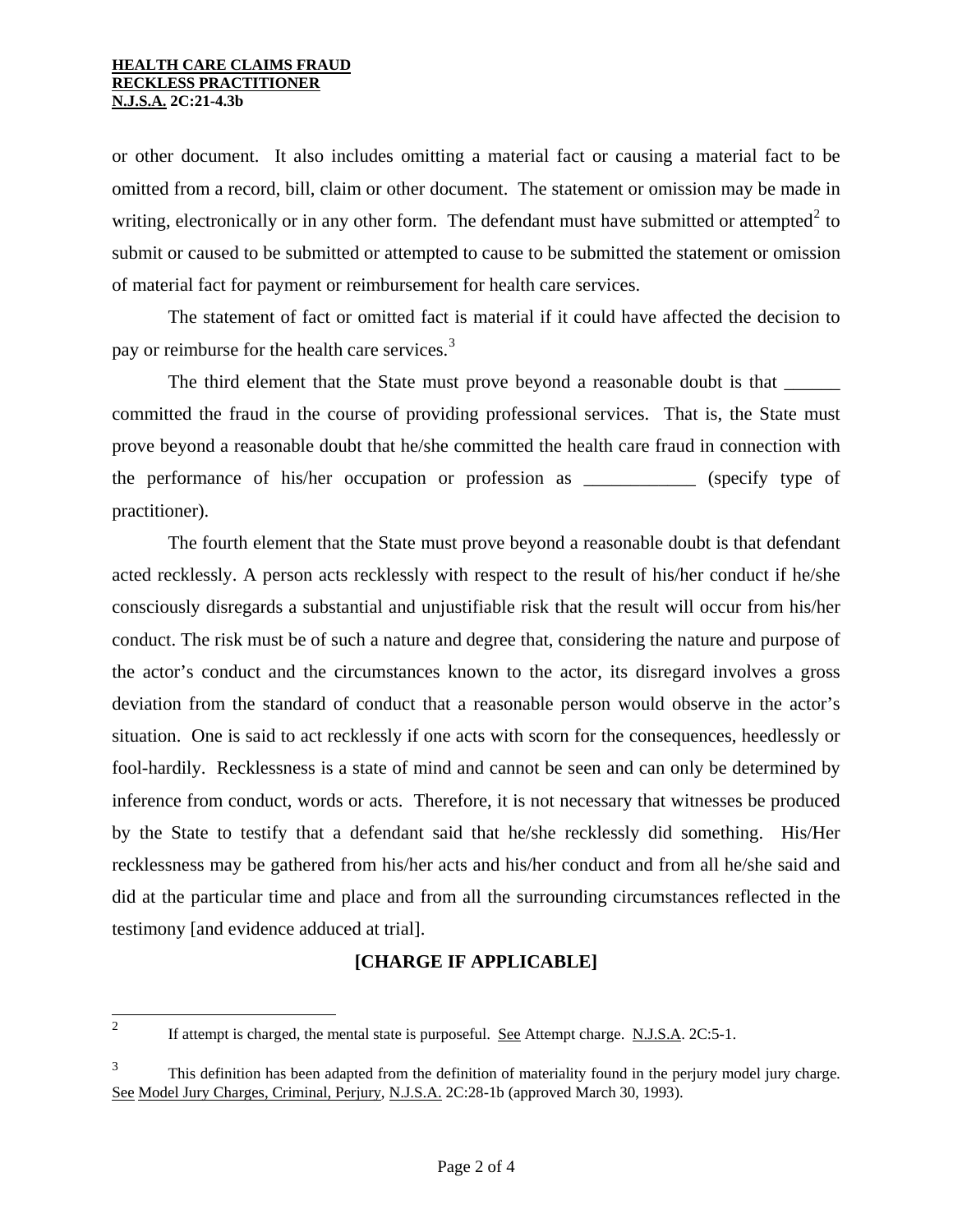# **INFERENCE #1[4](#page-1-1)**

 If you find that defendant submitted, attempted to submit, caused to be submitted or attempted to cause to be submitted any record, bill, claim or other document for treatment or procedure without he/she or his/her associate having performed the assessment of the physical [or mental] condition of the patient or client that would be necessary to determine the appropriate course of treatment, then you may infer that the statement of facts in the record, bill, claim or document submitted for payment or reimbursement for treatment or procedure was false, fraudulent or misleading.

#### **INFERENCE #2[5](#page-2-0)**

If you find that submitted, attempted to submit, caused to be submitted or attempted to cause to be submitted records, bills, claims or other documents for more treatments or procedures than can be performed during the time in which the treatments or procedures were represented to have been performed, then you may infer that the statement of facts in the record, bill, claim or document submitted for payment or reimbursement for treatment or procedure was false, fraudulent or misleading.

# **INFERENCE #3[6](#page-2-1)**

If you find that signed or initialed a record, bill, claim or other document, then you may infer that he/she read and reviewed the record, bill, claim or other document.

 An inference is a deduction of fact that may be drawn logically and reasonably from another fact or group of facts established by the evidence. Whether or not an inference should be drawn is for you to decide using your own common sense, knowledge and everyday experience. Ask yourselves is it probable, logical and reasonable. However, you are never required or compelled to draw an inference. You alone decide whether the facts and circumstances shown

 $\frac{1}{4}$  N.J.S.A. 2C:21-4.3f(1). Ordinarily, this inference will be applicable only to a medical practitioner. In a case where the inference is applicable only to one defendant but not another, a limiting instruction must be given to the jury.

<span id="page-2-0"></span><sup>5</sup> N.J.S.A. 2C:21-4.3f(2). Absent some evidence that a nonmedical practitioner, such as a lawyer, had knowledge of the number of procedures or treatments being claimed and the time during which they were claimed to have been performed, as well as how long it should take to perform such procedures or treatments, this inference should not be charged with respect to such persons.

<span id="page-2-1"></span><sup>6</sup> N.J.S.A. 2C:21-4.3f(3). An instruction regarding this statutory inference may be given only with respect to a practitioner.